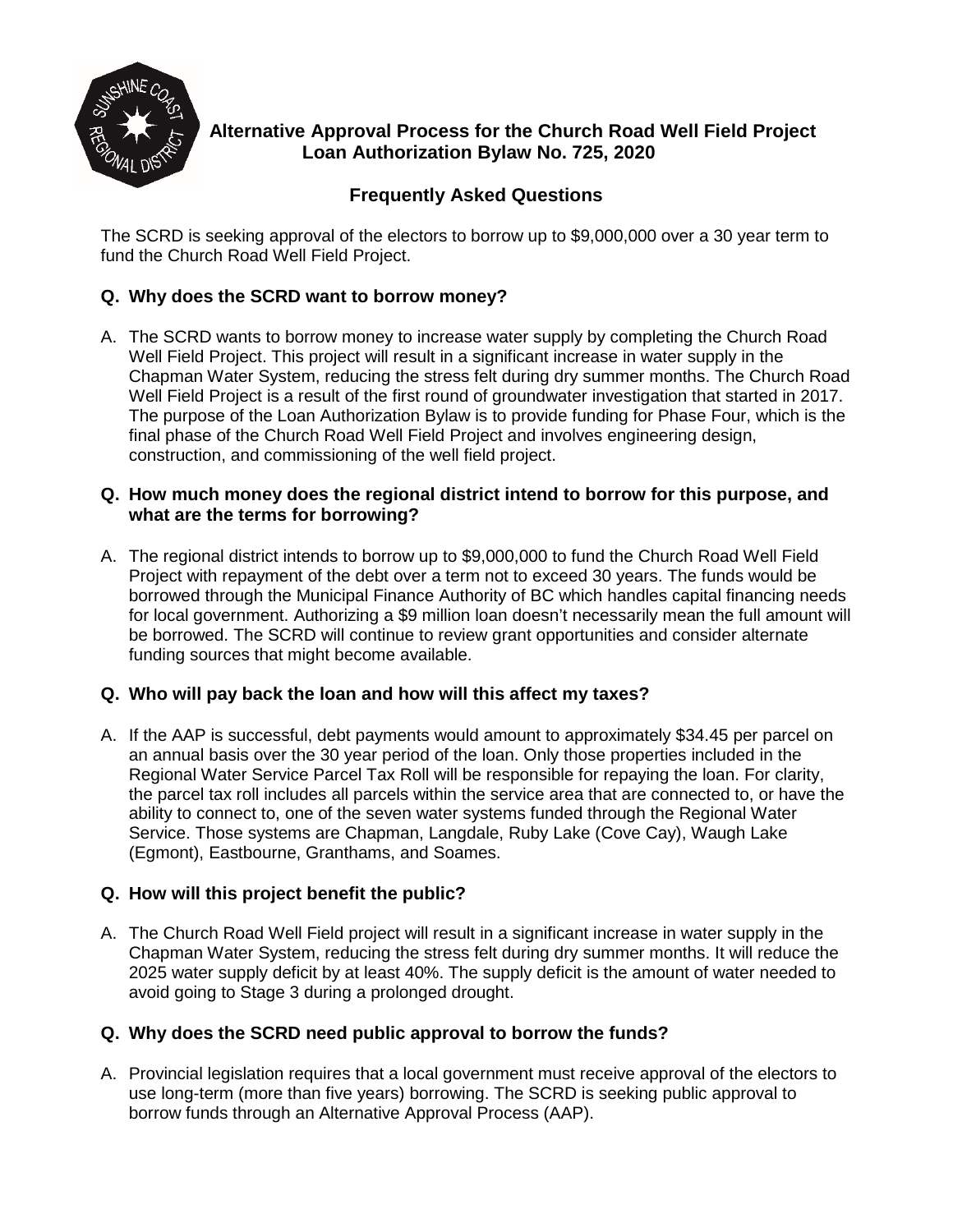#### **Q. What is an Alternative Approval Process?**

A. An Alternative Approval Process (AAP) is a method of obtaining elector approval on local government bylaws. If 10% or more of electors oppose the long-term borrowing, the loan authorization bylaw cannot be adopted without proceeding to an assent vote (referendum).

### **Q. Why are you using an AAP instead of a referendum?**

A. An AAP is less costly than a referendum and allows electors to submit responses over a period lasting at least 30 days. To accommodate impacts from the COVID-19 pandemic, the period to submit responses to this AAP has been extended to run for 37 days.

#### **Q. How does an AAP work?**

A. The AAP is a process where a person only **submits a response form if they are opposed** to the proposed action, which in this case is to approve a 30 year loan to fund the design and construction of the Church Road Well Field. Response Forms are available to the public online and at the regional district office on Field Road. There is a 37-day period to submit response forms in this AAP.

If you support the SCRD using long-term borrowing to fund the Church Road Well Field Project, you do not have to take any further action. Approval of the electors is achieved if less than 10% of electors register objection to the borrowing.

### **Q. Can anyone participate in the process?**

A. To participate in the AAP, a person must meet the qualifications to be registered as an elector (under the *Local Government Act)* and must reside or own property within the SCRD Water Supply and Distribution Service Area (Electoral Areas A – Egmont/Pender Harbour, B – Halfmoon Bay, D – Roberts Creek, E – Elphinstone, F – West Howe Sound, and the District of Sechelt).

Elector qualifications include:

- eighteen years of age or older;
- Canadian Citizen;
- resident of British Columbia for at least the last six months;
- resident of, OR registered owner of real property within, the service area for at least the last 30 days;
- not disqualified by law from voting in local elections.

Only one non-resident property elector may sign an elector response form per property, regardless of how many people own the property. Property owned in whole or in part by a corporation does not qualify under the non-resident property elector provisions.

While all eligible electors in the regional water service will participate in this process, only those who have access to SCRD water will be responsible for repaying the loan. Specifically, only those properties included in the Regional Water Service Parcel Tax Roll will be responsible for repaying the loan. The parcel tax roll includes all parcels within the service area that are connected to, or have the ability to connect to, one of the seven water systems funded through the Regional Water Service. Those systems are Chapman, Langdale, Ruby Lake (Cove Cay), Waugh Lake (Egmont), Eastbourne, Granthams, and Soames.